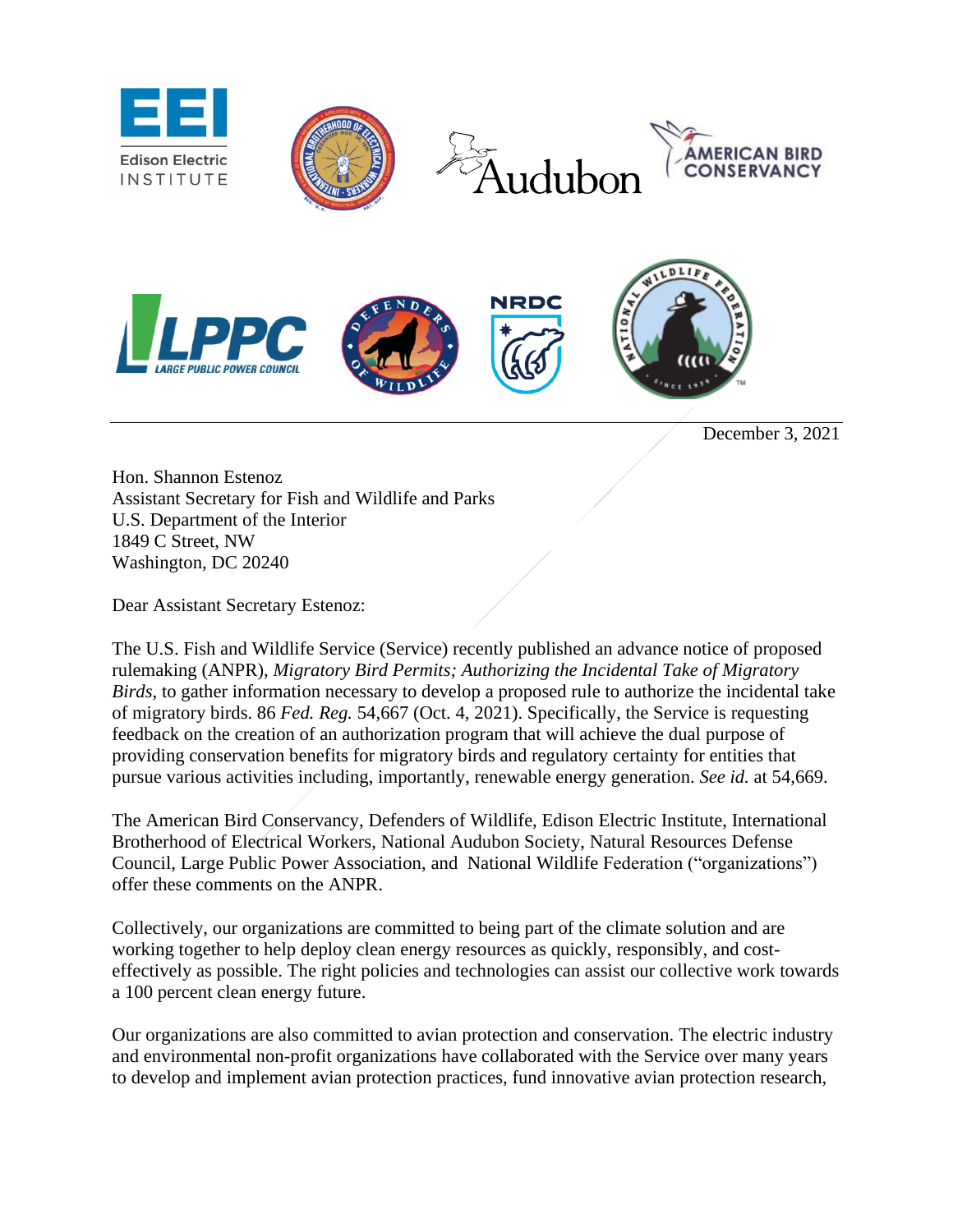and partner with nonprofit and governmental organizations to support conservation efforts through publications and workshops.<sup>1</sup>

We are now at a critical juncture in striving to meet our dual climate and biodiversity goals while also assuring the generation and delivery of clean, reliable electricity. One in four birds has been lost since 1970 and two-thirds are threatened with extinction in the coming years.<sup>2</sup> Addressing these unprecedented avian declines necessitates updated approaches that will deliver much needed conservation benefits. An authorization program under the Migratory Bird Treaty Act (MBTA) could provide just such an opportunity, while also providing a workable regulatory framework for industry.

Electric power system owners and operators are making significant investments to make the energy grid smarter, cleaner, more dynamic, more flexible, and more secure to integrate and deliver a diverse mix of central and distributed energy resources. We are committed to continuing and enhancing this transition while also providing for ongoing avian protection. The continued clean energy transformation will result in creation of union jobs during the planning, construction, operation, and maintenance of clean generation resources and the transmission and distribution needed to connect clean resources to the grid. This will also create jobs in the communities where these resources are located.

As our organizations continue the clean energy transformation, the siting and permitting of cleaner generating resources and the infrastructure needed to connect these resources to the energy grid will be critically important. Accelerating the deployment of these clean generating resources will be aided by more efficient permitting processes, including the implementation of new and workable regulatory paradigms under the MBTA.<sup>3</sup>

Our organizations, therefore, encourage the Service to implement the MBTA—including new regulatory approaches—in a manner that advances both conservation of avian species and the ongoing clean energy transformation. Specifically, the Service should account for the beneficial actions implemented and best practices developed by the electric power industry, establish general permits for certain activity types with conditions that are tailored to those industry activities, ensure the smooth and timely implementation of the program, and provide for

<sup>3</sup> In addition to soliciting feedback through this ANPR, the Service also finalized a rule revoking the previous administration's interpretation that incidental take of birds is not a violation of the MBTA. Regulations Governing Take of Migratory Birds; Revocation of Provisions, 86 *Fed. Reg.* 54,642 (Oct. 4, 2021); U.S. Fish & Wildlife Serv., Dept. of the Interior, Director's Order No. 225, Incidental Take of Migratory Birds (2021), <https://www.fws.gov/policy/do225.html> (provides guidance on how the Service will prioritize enforcement activities upon revocation of the previous administration's interpretation).

<sup>&</sup>lt;sup>1</sup> For example, in 1989, the Service, National Audubon Society, and the electric industry formed the Avian Power Line Interaction Committee (APLIC) to protect avian resources while enhancing reliable energy delivery. APLIC has developed effective and workable guidelines for avoiding and minimizing impacts to birds from collision and electrocution at power lines.

<sup>2</sup> Rosenberg, K. V. et al. 2019. Decline of the North American Avifauna. Science 365(6461). doi: 10.1126/science.aaw1313, and Wilsey, C, B Bateman, L Taylor, JX Wu, G LeBaron, R Shepherd, C Koseff, S Friedman, R Stone. Survival by Degrees: 389 Bird Species on the Brink. National Audubon Society: New York.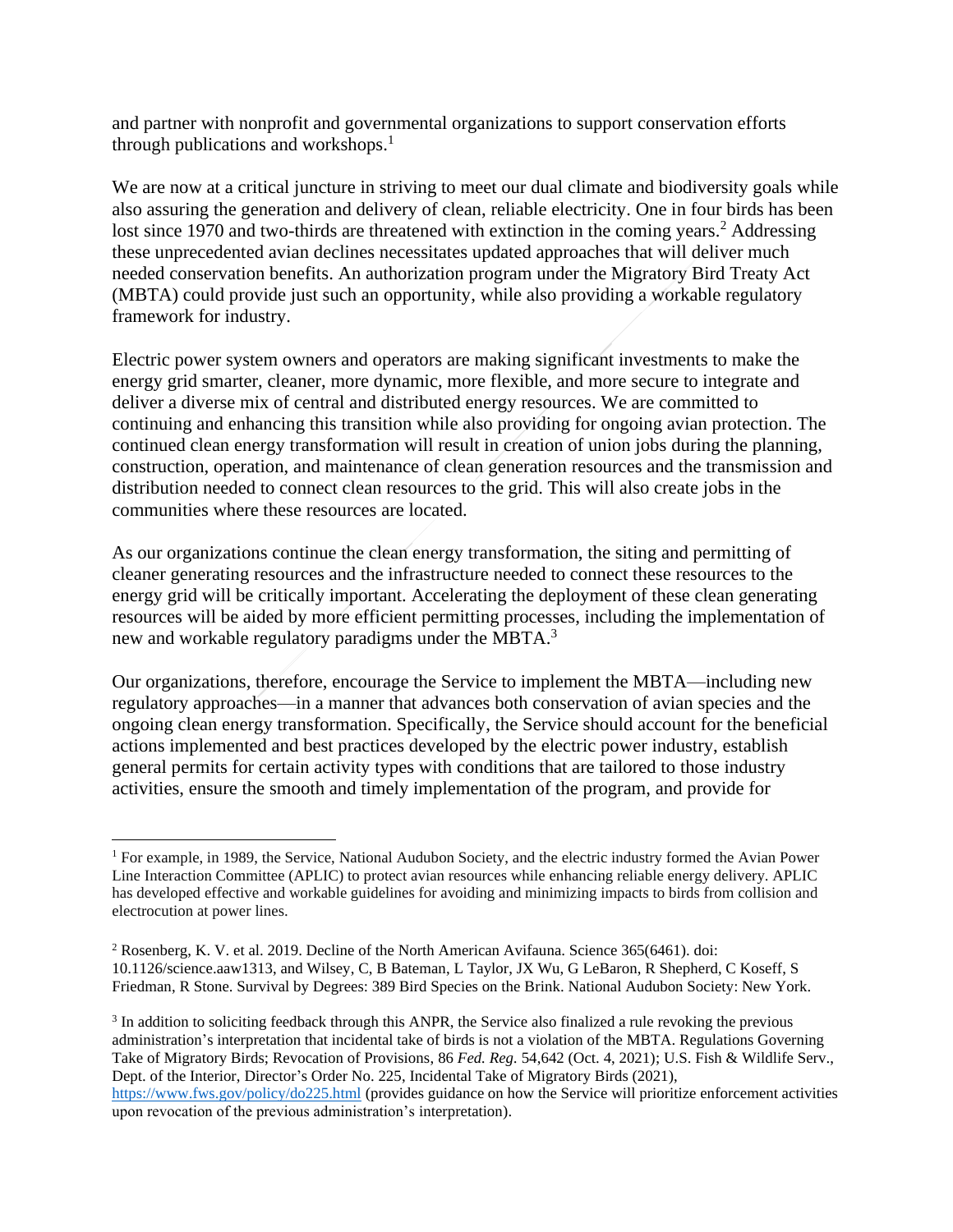appropriate conservation fees and reasonable monitoring requirements that are not overly burdensome.

Our organizations look forward to continuing to work with the Service on this critical issue together.

Sincerely,

American Bird Conservancy Natural Resources Defense Council Defenders of Wildlife The Edison Electric Institute International Brotherhood of Electrical Workers The National Audubon Society The National Wildlife Federation The Large Public Power Council

The Edison Electric Institute (EEI) is the association that represents all U.S. investor-owned electric companies. Our members provide electricity for more than 220 million Americans, and operate in all 50 states and the District of Columbia. As a whole, the electric power industry supports more than 7 million jobs in communities across the United States. In addition to our U.S. members, EEI has more than 60 international electric companies, with operations in more than 90 countries, as International Members, and hundreds of industry suppliers and related organizations as Associate Members.

American Bird Conservancy is a non-profit organization working to conserve and restore bird habitats, and to reduce threats to birds. ABC pursues its goals through scientific research and analysis; advocating for bird conservation at the local, state, regional, and federal levels; forming bird conservation partnerships with other organizations throughout the northern and southern hemispheres; and advocating for meaningful regulatory changes to address threats to birds.

Audubon protects birds and the places birds need, today and tomorrow. Audubon works throughout the Americas using science, advocacy, education, and on-the-ground conservation. 32 state programs, 27 nature centers, over 700 chapters, and our partners in the Americas give Audubon an unparalleled wingspan that reaches millions of people each year to inform, inspire, and unite diverse communities in conservation action. A nonprofit conservation organization since 1905, Audubon believes in a world in which people and wildlife thrive.

Defenders of Wildlife is dedicated to protecting native animals and plants in their natural communities. Founded in 1947, Defenders is a national conservation organization with nearly 2.2 million members and activists focused on wildlife and habitat conservation and protecting biodiversity.